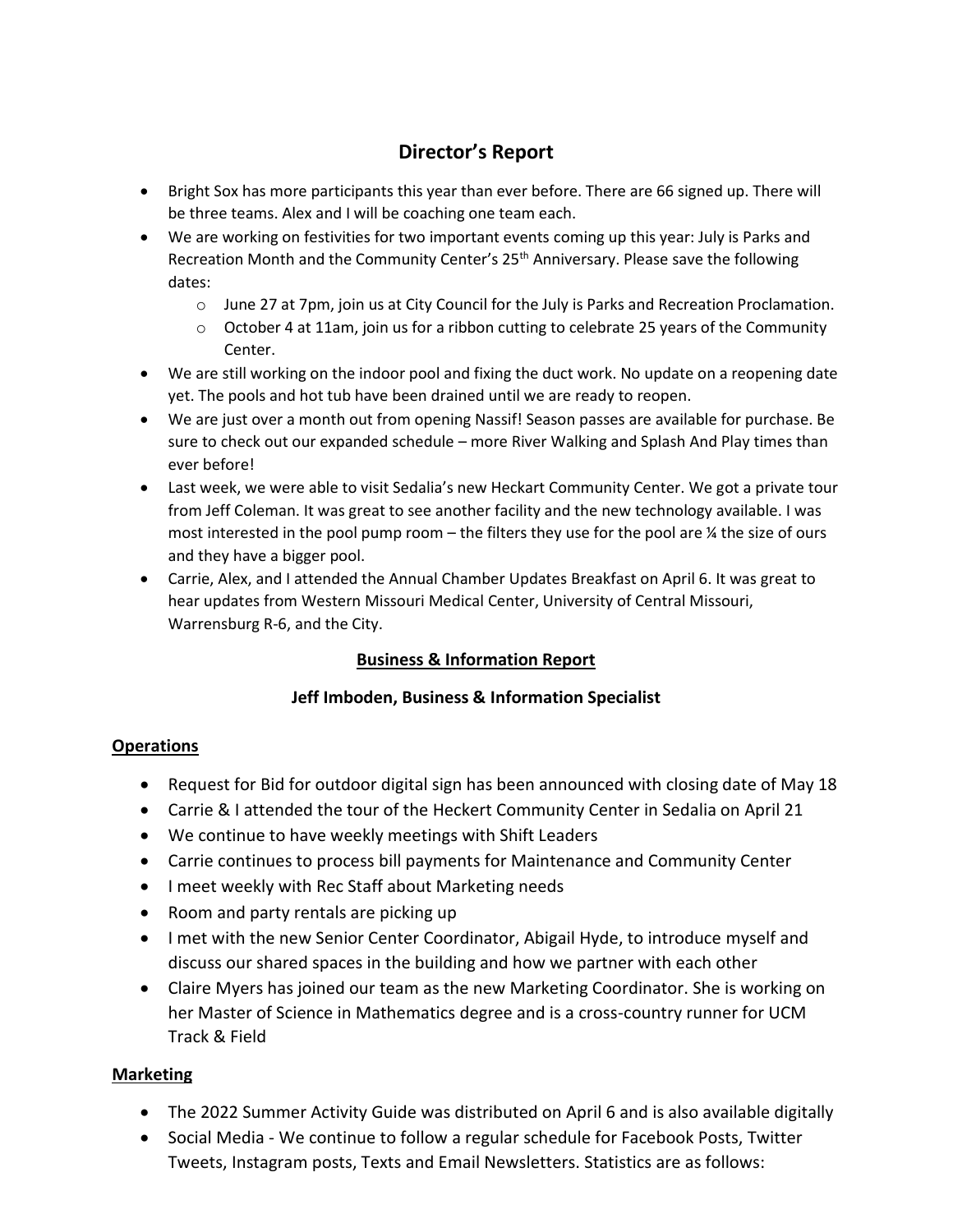- o 2-3 Facebook Posts daily; Statistics for the last 28 days include:
	- Currently 7,457 Followers; Demographics: 82% Female, 18% Male, largest age group 35-44, 2<sup>nd</sup> largest 25-34; those 2 age groups make up 55% of our Followers
	- Most of our followers are from Warrensburg, followed by Sedalia, Knob Noster, Holden, WAFB, Centerview and Kansas City
	- We have reached 14,697 people in the last 28 days
- o 2-3 Twitter Tweets daily, with 545 Tweet Impressions in the last 28 days; # of Followers is 292
- o We have increased to 911 Followers on Instagram
- o We have 219 Followers on Textcaster
- We continue with our Friday FUNMail Email Newsletter. We have 4,494 Contacts on our current email list, with an Opening Rate consistently higher than the industry standard
- We continue advertising on KOKO 1450AM/107.9FM & 98.5 The Bar-FM which includes ads, daily on-air mentions and a monthly live interview on the Johnson County Today morning show on KOKO, 1st Tuesday of every month at 8:30am. Teresa still does the weekly Fit Tip on KOKO every Monday in the 6am and 5pm hours
- We continue to receive the most hits on the city website
- We continue to send group text messages to all our members through our Parks Software ActiveNet, approximately 900-member mobile #'s

# **Recreation Report Alex Threlkeld - Recreation Superintendent**

- Collecting Summer Food Service Program meal quotes/finalizing grant application and vendor contract
- Finalizing Eat Smart in Parks (ESIP) contract – we are receiving up to \$5,000 towards equipment and marketing to promote heathy foods at Nassif Concession Stand. In return, 10% of our menu must fall under ESIP's nutritional guidelines.
- Finalized Summer Day Camp Parent Handbook

### **Programs & Events**

- Family Fun Night easter egg decorating was held on 4/8 with 34 participants
- Preparing for Dive in movies/ Movie in the park
- Working on concessions details- set up a food handlers' class, ordering supplies, training PowerPoint, etc.
- Currently hiring for full-time position, Recreation Supervisor of Programs and Events
- Preparing for Summer season with Recreation Supervisors, Swim Coordinator, and Camp Coordinator
- Attended Chamber of Commerce Breakfast-State of the City
- Preparing for Parks and Recreation Month (July) and Community Center 25<sup>th</sup> Anniversary (October)
- Prepping Cabana party packages for the summer
- SDC Coordinator starts Ashley started 4/12 – will begin training her and work on SDC Details.
- Working on getting all summer new hires paperwork done/ training/ CPR certified.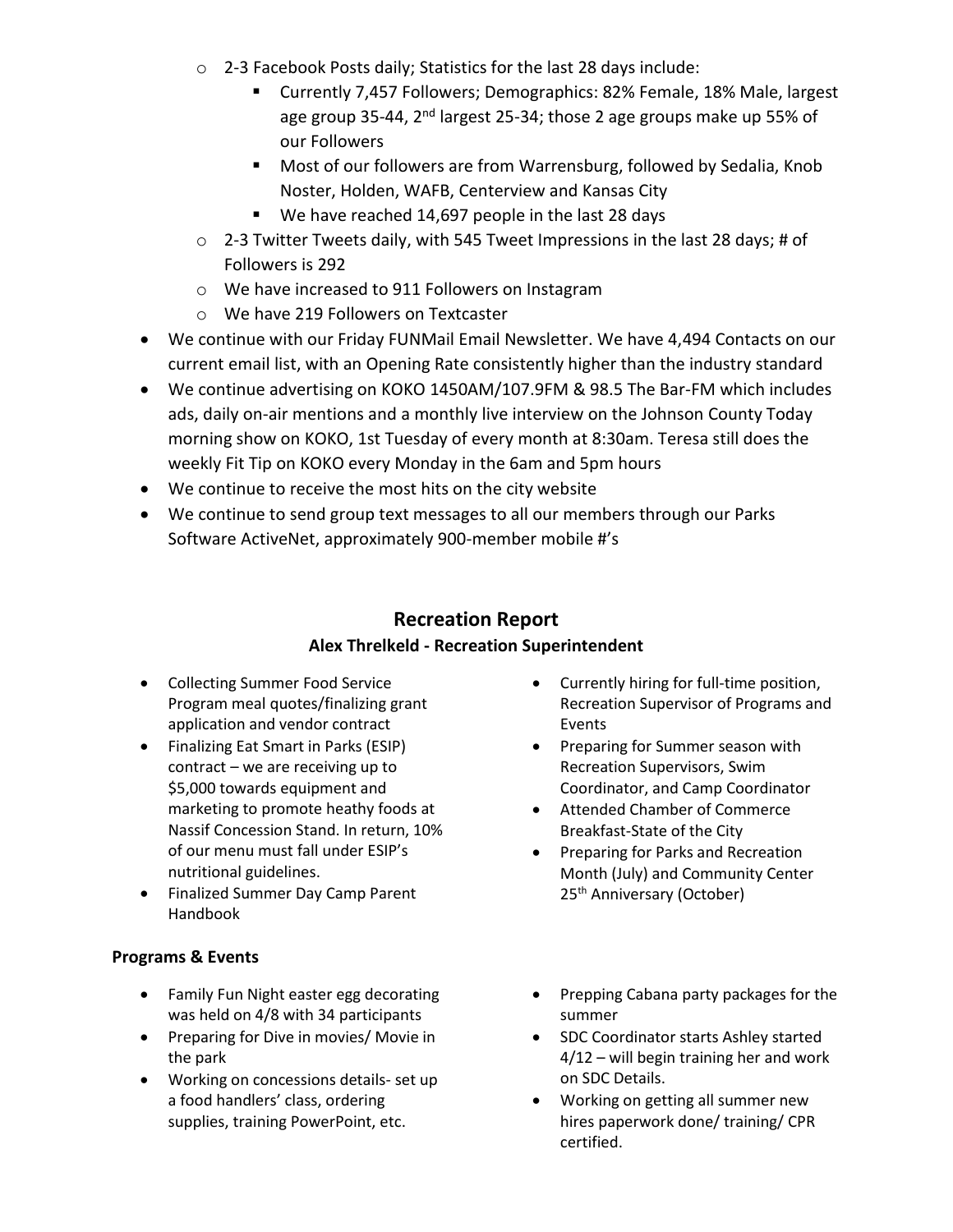#### **Sports**

- SHIPPY baseball/softball scheduling meeting was on 4/9 in Lone Jack; Game schedules are out now on glennshippyleague.com
- Still hiring umpires and officials for the upcoming baseball/softball season
- Baseball umpire training is scheduled for the evening of April 28<sup>th</sup>
- Started a new tennis camp with Brooke Brown; scheduled to run every Wednesday evening from April 20 to

#### **Fitness**

- Small Group Personal Training Beginner and Advanced Class April 6<sup>th</sup> – 27<sup>th</sup>.
- Tennis camp 2 sessions, 4 weeks starting April 20<sup>th</sup>, full enrollment, working with high school tennis coach Scott Maple.
- KOKO Radio Show on Tuesday, April 5<sup>th</sup>, 2022, with Recreation Staff.
- Adult Pickle Ball League Tournament April 6<sup>th</sup>, tournament champions Matt Clawson and Ryley Matthews.

May 11, 24 children enrolled between two evening sessions

- Baseball/Softball games start the week of May 5<sup>th</sup>
- Indoor Soccer is near the end of their season. Playoffs are scheduled for the last week of April
- Tee Ball starts May  $5<sup>th</sup>$ ; games will be played on Cave Hollow Fields; this session will meet every Tuesday and Thursday until June 23rd
- Home School PE full enrollment from April 7<sup>th</sup> – May 5<sup>th</sup>.
- InBody570 Scans for city employee's health screening.
- Attended Shippy baseball/softball meeting with Josh.
- Harmony Gardens Agreement for Group Exercise Instructors
- NETA presentation at City Council meeting on April 11<sup>th</sup>.

| 2022 Spring/Summer Sports Registration |                                                 |  |  |  |
|----------------------------------------|-------------------------------------------------|--|--|--|
| Indoor Soccer                          | 72                                              |  |  |  |
| Tennis Camp                            | 21-FULL                                         |  |  |  |
| 3-4 Year Olds (Tiny T's)               | 50-FULL                                         |  |  |  |
| 5-6 Year Olds (Tee Ball)               | 90-FULL                                         |  |  |  |
| Baseball                               | 156                                             |  |  |  |
| Softball                               | 88                                              |  |  |  |
| Total:                                 | 477 Children Registered in Spring/Summer Sports |  |  |  |

| <b>Fitness Floor Attendance</b> |                       |                      |                       |       |
|---------------------------------|-----------------------|----------------------|-----------------------|-------|
| <b>Month</b>                    | <b>Group Exercise</b> | <b>Fitness Floor</b> | <b>Basketball Gym</b> | Total |
| <b>April 2021</b>               | 895                   | 2,016                | 2,626                 | 5,537 |
| May 2021                        | 895                   | 1,842                | 1,695                 | 4,432 |
| June 2021                       | 1,014                 | 1,891                | 2,284                 | 5,189 |
| <b>July 2021</b>                | 622                   | 1,010                | 1,286                 | 2,914 |